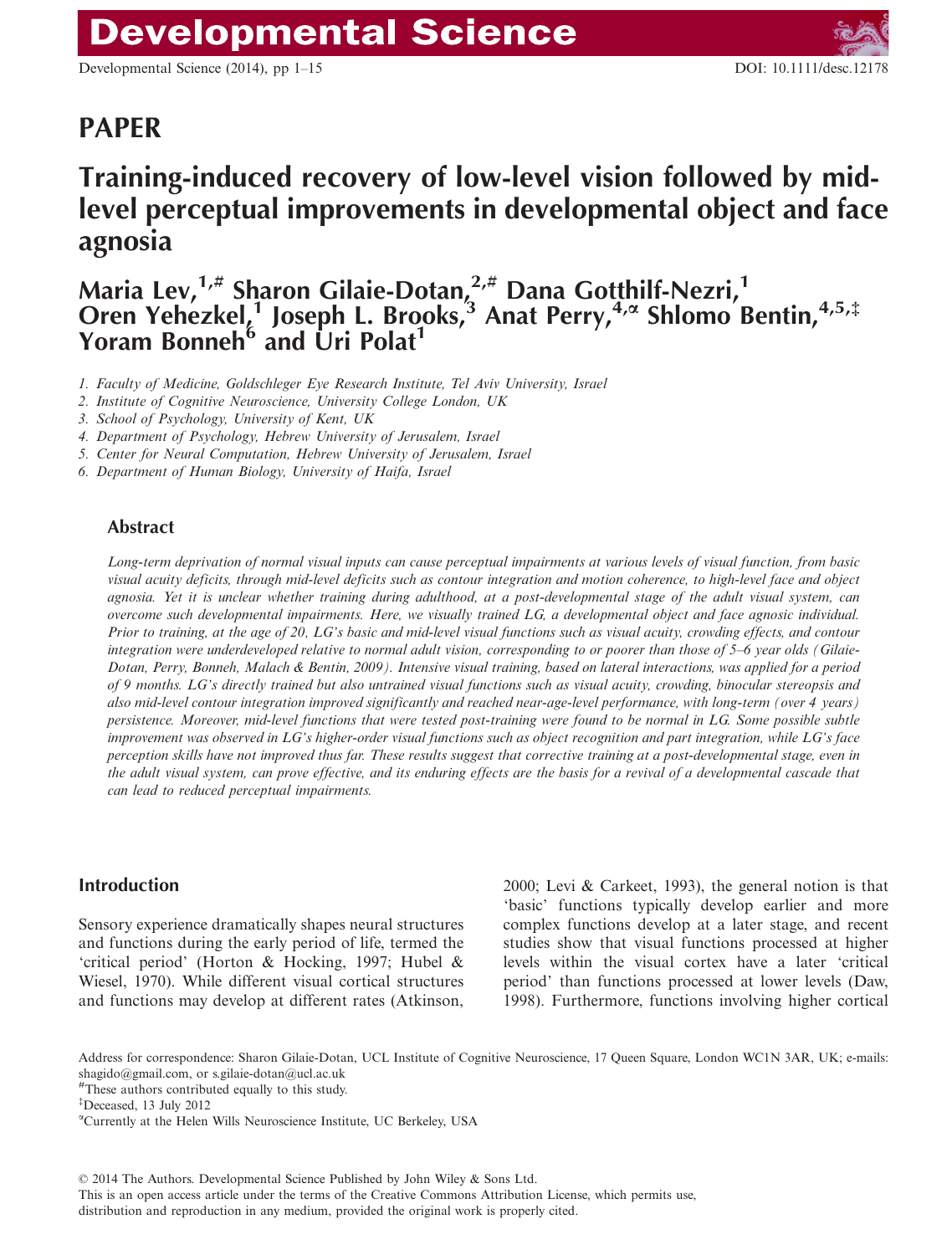areas which reach maturity much later have a much shorter critical period (Ellemberg, Lewis, Maurer, Brar & Brent, 2002b). Consequently, a developmental cascade in time may be paralleled by a maturation hierarchy of cortical visual areas, where the maturation of each visual function or cortical visual area may rely on the maturation of the ones preceding it.

Amblyopia is a visual disorder manifested by monocular (anisometropia and strabismus) or binocular (binocular deprivation due to congenital cataract) reduction of visual acuity following abnormal binocular visual experience during the 'critical period' (Daw, 1998; Horton & Hocking, 1997; Hubel & Wiesel, 1970). It is characterized by several spatial vision abnormalities in the amblyopic eye (for reviews, see Ciuffreda, Levi & Selenow, 1991; Hess, Field & Watt, 1990; Levi, 1991; Levi & Carkeet, 1993) including reductions in visual acuity, contrast sensitivity, abnormal suppressive and facilitatory spatial interactions (Ellemberg et al., 2002b; Levi, Hariharan & Klein, 2002; Lewis, Ellemberg, Maurer, Wilkinson, Wilson, Dirks & Brent, 2002; Polat, Ma-Naim, Belkin & Sagi, 2004), as well as impaired contour detection (Hess, McIlhagga & Field, 1997; Kovacs, Polat, Pennefather, Chandna & Norcia, 2000) possibly due to the lack of collinear facilitation (Bonneh, Sagi & Polat, 2004; Ellemberg, Hess & Arsenault, 2002a; Polat, 2008; Polat et al., 2004).

While monocular amblyopia might affect mainly monocular processing (e.g. primary visual cortex, V1), with visual processing receiving already integrated binocular information relying on normal input through the fellow (sound) eye, binocular amblyopia, that is due to binocular congenital cataract, affects binocular processing at levels higher than V1 (Ellemberg *et al.*, 2002b; Lewis et al., 2002). Nevertheless, even monocular amblyopia affects areas beyond V1 (Hess, Thompson, Gole & Mullen, 2010; Ho, Paul, Asirvatham, Cavanagh, Cline & Giaschi, 2006; Sharma, Levi & Klein, 2000). Thus, visual deprivation during the critical period affects visual processing at brain areas higher than V1, with binocular deprivation having a greater effect on visual processing than monocular deprivation (Ellemberg et al., 2002b).

An unusual case of abnormal visual development of a young male (LG) was recently described including neuroimaging examinations (Ariel & Sadeh, 1996; Gilaie-Dotan, Bentin, Harel, Rees & Saygin, 2011; Gilaie-Dotan et al., 2009). LG has developmental visual object and face agnosia resembling the 'associative' type (Biran & Coslett, 2003), but without other neurological disorders and no apparent cortical structural abnormality. He completed high school with high scores, and functions normally in all other aspects. fMRI and ERP examinations revealed that LG has significant ventral stream processing abnormalities (Gilaie-Dotan et al., 2009). His intermediate visual areas (V2 and V3) are abnormally deactivated in response to visual stimulation, and his higher-order category selective regions do not exhibit the expected object and face sensitivity. In contrast, his motion-sensitive area, MT+/V5, responds in a typical manner to visual motion, consistent with the finding that sensitivity to motion is typically normal in developmental prosopagnosia (Le Grand, Cooper, Mondloch, Lewis, Sagiv, de Gelder & Maurer, 2006).

At the onset of the current study, LG, aged 20, had a binocular reduction in visual acuity (VA) which did not result from a known optical deficiency and could not be corrected by spectacles. His visual acuity at that time was 0.5–0.6 LogMAR in each eye (visual acuity of 0.6 LogMAR (i.e. '20/80') which is four times worse than the standard adult vision of 0 LogMAR ('20/20'); LG's right–left eye Snellen equivalents: 6/19–2/24 m; 20/63/– 20/80 ft) which could not be attributed to optical refractive error. Moreover, a significant part of the acuity deficit was due to visual crowding  $(\sim 0.3 \text{ log units})$ , twice as poor as standard adult vision), as measured with crowded and uncrowded displays of tumbling E patterns (Bonneh et al., 2004). Two tests suggested abnormal early and mid-level integration mechanisms. First, in a lateral masking experiment (Polat & Sagi, 1993) LG exhibited no collinear facilitation, indicating impairment in local integration mechanisms. Second, in a contour-innoise detection card test, testing mid-level contour integration mechanisms (Chandna, Pennefather, Kovacs & Norcia, 2001; Kovacs, Kozma, Feher & Benedek, 1999), his performance was significantly worse than normal adult vision, similar to that of 5–6 year olds (with a threshold spacing ratio of  $\sim$ 1) (Kovacs *et al.*, 1999). Contour integration is a fundamental mid-level stage in visual processing that involves cooperative interactions between local processing elements, with contributions to higher-level tasks such as perceptual grouping, image segmentation, and object recognition (Kovacs et al., 1999; Kovacs et al., 2000).

In the current study we sought to reduce LG's severe visual impairments, including mid-level visual functions and possibly also his object and face agnosia by means of visual training involving low-level visual mechanisms. We hypothesized that LG's mid-level and higher-level impairments stem from abnormal binocular input during development (with currently an unknown cause), a condition that resembles binocular amblyopia. Therefore, his condition prevented the typical developmental cascade, resulting in immature integration mechanisms and abnormal development of many visual functions.

Perceptual learning can improve visual functions in amblyopia (Levi & Li, 2009a, 2009b; Levi & Polat, 1996;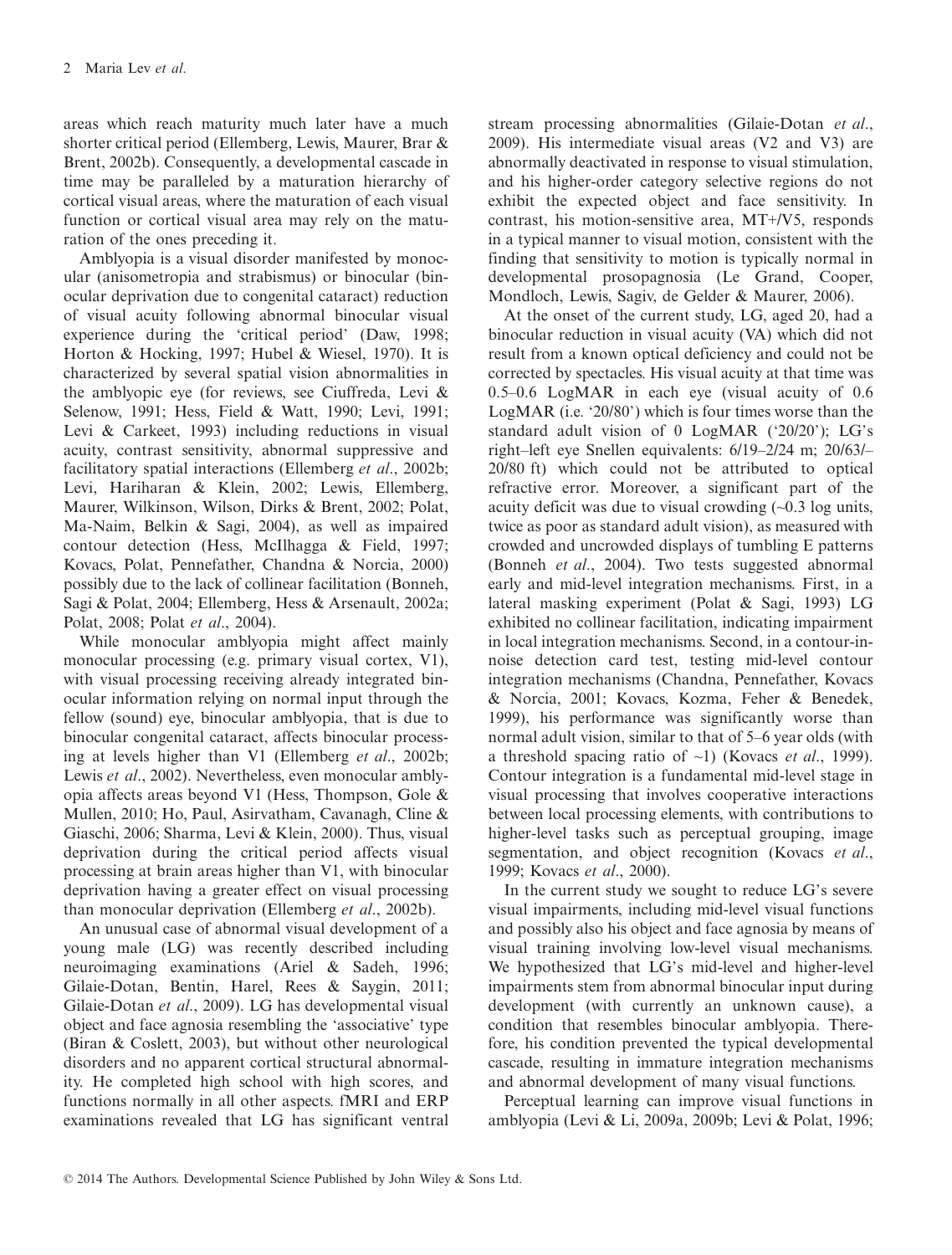R.W. Li, Ngo, Nguyen & Levi, 2011; Polat, 2009a, 2009b; Polat et al., 2004; Polat, Ma-Naim & Spierer, 2009; Polat & Sagi, 1994b). There is also an emerging effort to use video game playing as an additional training tool to enhance the participant's engagement, as for some populations the standard perceptual learning procedures might not be engaging enough. Although video gaming as a training tool is still in its infancy, it can also improve visual function in amblyopia (Jeon, Maurer & Lewis, 2012; R.W. Li, Klein & Levi, 2008; R.W. Li et al., 2011) and in normal vision (R. Li, Polat, Makous & Bavelier, 2009; R. Li, Polat, Scalzo & Bavelier, 2010). Here we further hypothesized that a corrective treatment for LG, based on standard perceptual learning procedures, even at the monocular level, would affect his binocular functions and might facilitate maturation of mid-level and perhaps even higher-level perceptual functions. To test this theory, we decided to train LG with the lateral masking paradigm (Polat *et al.*, 2004). The lateral-masking paradigm is an established method of effective vision correction for various conditions such as amblyopia (Ellemberg et al., 2002a; Levi et al., 2002; Polat et al., 2004) and presbyopia (Polat, Schor, Tong, Zomet, Lev, Yehezkel, Sterkin & Levi, 2012), and has been extensively studied in psychophysical and physiological studies (e.g. Kapadia, Ito, Gilbert & Westheimer, 1995; Kasamatsu, Miller, Zhu, Chang & Ishida, 2010; Kasamatsu, Polat, Pettet & Norcia, 2001; Lev & Polat, 2011; Mizobe, Polat, Kasamatsu & Norcia, 1996; Solomon & Morgan, 2000; Sterkin, Yehezkel, Bonneh, Norcia & Polat, 2008; Woods, Nugent & Peli, 2002). Therefore, we employed lateral-masking treatment of amblyopia (Polat et al., 2004) especially tailored for LG, by training him twice a week for a few months, monocularly and binocularly. The results show a marked improvement in visual acuity, crowding, and mid-level functions including contour integration, with possible subtle improvement in object recognition and part integration, but not in face perception.

## **Methods**

## Case description

LG was 20 years old at the beginning of this study (before starting the training). He is a right-handed male and has developmental visual agnosia and prosopagnosia. LG's perceptual impairments were already evident in early childhood (Ariel & Sadeh, 1996). A recent study examined his low-level visual functions and high-level visual performance, including reading, object, and face recognition (Gilaie-Dotan et al., 2009). A brief description of his lowlevel vision, as described in that study, is described within the Results section (pre-training performance). That study also reported fMRI and ERP neuroimaging investigations of LG's visual system, and a high-resolution structural MRI scan of his brain, which was examined by a neuroradiologist who was blind to LG's condition and found no evidence of structural abnormality. LG has always functioned as a fully independent person and successfully finished high school. He is now a university student, and works, reads, and travels on his own. The current study started about a year after that study took place (Gilaie-Dotan et al., 2009).

Several visual functions including LG's basic, midand high-level vision were tested before the training began ('pre-training'), during, and after training ('posttraining'). In addition, we administered to LG an additional set of mid-level vision tests only post-training to assess more thoroghly his mid-level visual functioning.

## Low-level vision

Visual acuity (VA) was measured according to the best visual correction at a distance of 3 m (distance VA) or 40 cm (near VA), using a modified Bailey–Lovie (Log-MAR) chart (ETDRS, see Figure 1A). We report LogMAR units as well as their Snellen equivalents.

The crowding effect was measured in an identical way to that described previously (Bonneh et al., 2004). In short, VAwas measured by a 'Tumbling-E patterns test' which is a LogMAR chart equivalent, monitor-based paradigm (see Figure 2A). The stimuli correspond to a subset of the LogMAR chart. Pattern size corresponding to 6/6 (20/20) on a Snellen chart is equivalent to 0.0 on a LogMAR chart. Three rows of five black E-patterns each, on a white background, each pattern facing one of four directions (crowded pattern). The task was to determine the direction of the central E. Auditory feedback was provided with different tones for correct and incorrect responses. A staircase procedure with pattern size and spacing modified by 0.1 log units in each step was used to determine the size for 50% accuracy (chance is 25%). The performance on a central E, presented alone (single pattern), was measured separately. The crowding effect was then calculated by subtracting the crowded from the single pattern results (difference on a log scale), in other words, normalizing the crowded condition according to the acuity of a single pattern.

Lateral interactions were measured in the current study following procedures described earlier (Polat et al., 2012; Sterkin, Yehezkel & Polat, 2011). In short, stimuli consisted of Gaussian-modulated grating signals (termed a 'Gabor patch') with spatial frequencies of 3, 6, or 9 cycles per degree modulated from a background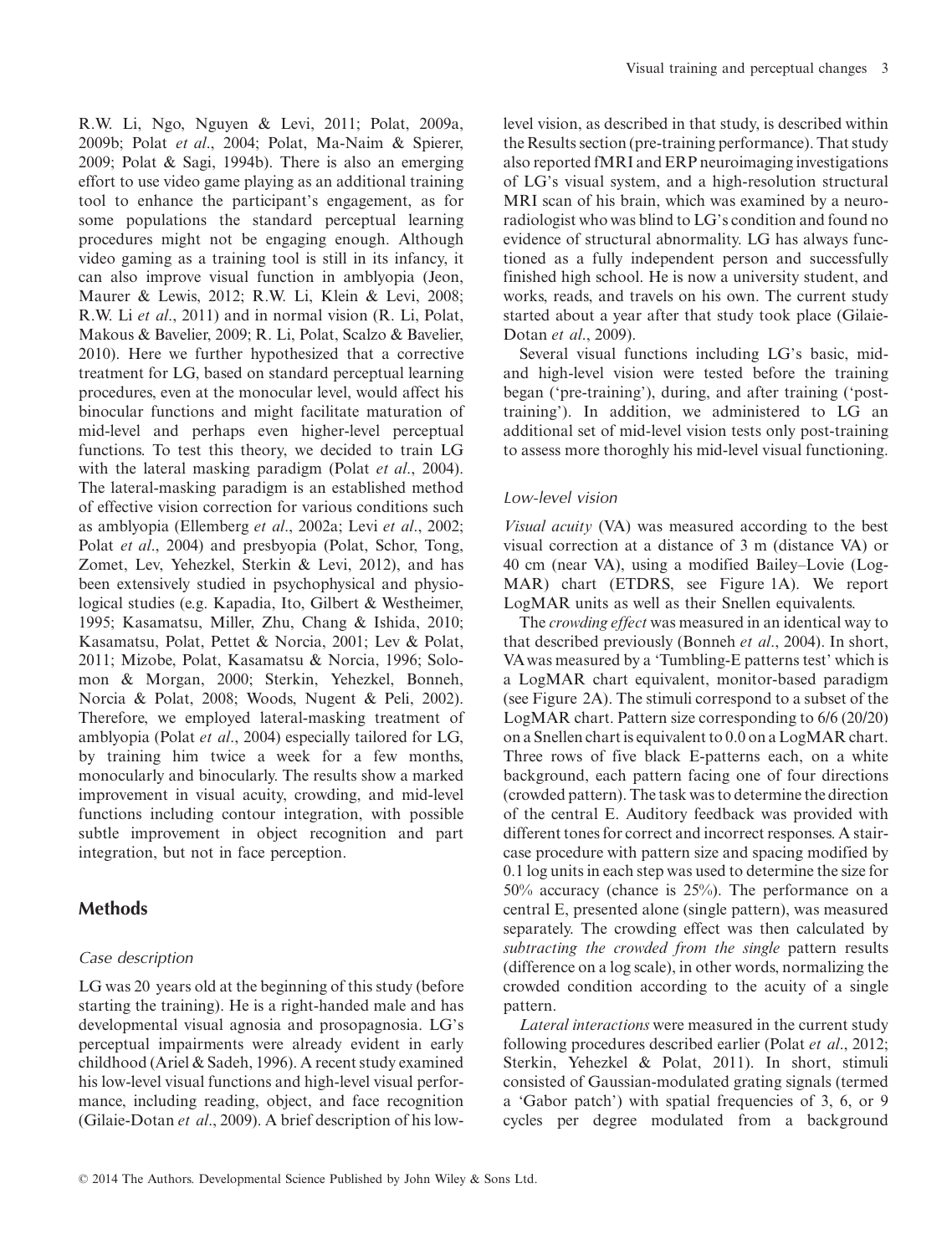

Figure 1 LG's visual acuity (VA) improvements during training are long lasting. (A) Illustration of a visual acuity ETDRS chart. (B) LG's VA for distance (3 meters); (C) LG's VA for near (40 cm). The x-axes show the time since the onset of training, the arrow below the x-axes (0–9 months) indicates the duration and cessation of the training period, the y-axes denote visual acuity in LogMAR (on the right) or Snellen units (on the left), lower values indicate better VA. The red, green, and blue plots show the results for right (R), left (L), and both eyes, respectively. Both distance and near VA improved significantly and are enduring for more than 4 years posttraining.



**Figure 2** Visual crowding improvements during and following training. (A) Stimuli examples for measuring crowding effects and visual acuity by the 'Tumbling-E patterns test' (Bonneh et al., 2004), which is a LogMAR chart equivalent. The minimal size for central pattern identification is measured under single (on left) and multiple (crowded, on right) pattern conditions to determine visual acuity; crowding effects are estimated from the acuity difference between the crowded and single conditions, smaller crowding effects indicate better vision. The x-axis shows the time since the onset of training (arrow below the x-axis indicates the duration of the training), and the y-axis denotes the crowding effects in LogMAR units. Visual crowding was measured pre-training (at  $x$ -axis = 0), during and at the end of the training  $(x)$ -axis = 9), and more than 4 years post-training  $(x = 60$  months). The red and green indicate right (R) and left (L) eyes, respectively. The gray shaded zone denotes normal crowding effects of the normal adult population ( $0 \pm 0.05$  (SEM)).

luminance of 40 cd/ $m<sup>2</sup>$  (Figure 3A), with the standard deviation of the Gabor patch equal to the wavelength ( $\sigma$  =  $\lambda$ ). The contrast detection threshold was measured by a two-interval forced choice procedure, in which the target, which was presented for a duration of 60 to 120 ms, depending on the contrast threshold, appeared randomly in one of two intervals separated by 800 ms. Avisible white fixation circle indicated the location of the target before each trial began. LG, control, and amblyopic participants started each trial by pressing a button and auditory feedback was given following wrong answers only. A 3:1 staircase method was used to determine the contrast threshold level of the target at 79% correct performance (Levitt, 1971) with steps of 0.1 log units; a test block was terminated after eight reversals of the staircase procedure, and the geometric mean of the last six reversal values was used to estimate the contrast threshold. Lateral masking was measured similarly, with additional flankers at different distances (2, 3, 4, and 6 wavelengths from the target), which appeared in both of the two interval forced choice displays. Backward masking was measured by introducing a varied temporal displacement between the onsets of the target and the flankers (Polat et al., 2012; Sterkin et al., 2011).

Stereo acuity was measured using a Randot Stereo test, which tests the ability to identify geometric forms from a random dot background using polarized glasses. Charts with a stimulus disparity of 20–600 seconds of arc were used at a distance of 40 cm from the participant's eyes to determine the minimal disparity needed to extract depth information.

## Mid-level vision

Contour detection threshold was measured using charts consisting of a smoothly aligned, closed path of Gabor patches embedded in a randomly oriented array of Gabor patches of identical spatial frequency and contrast (Figure 4A; Kovacs et al., 2000). The angular difference between adjacent contour segments was assigned within a range of 0 to 30°. Each card was presented and correct or incorrect answers were recorded. The threshold was defined as the average spacing between background elements relative to the average spacing between the contour elements that allowed successful contour detec-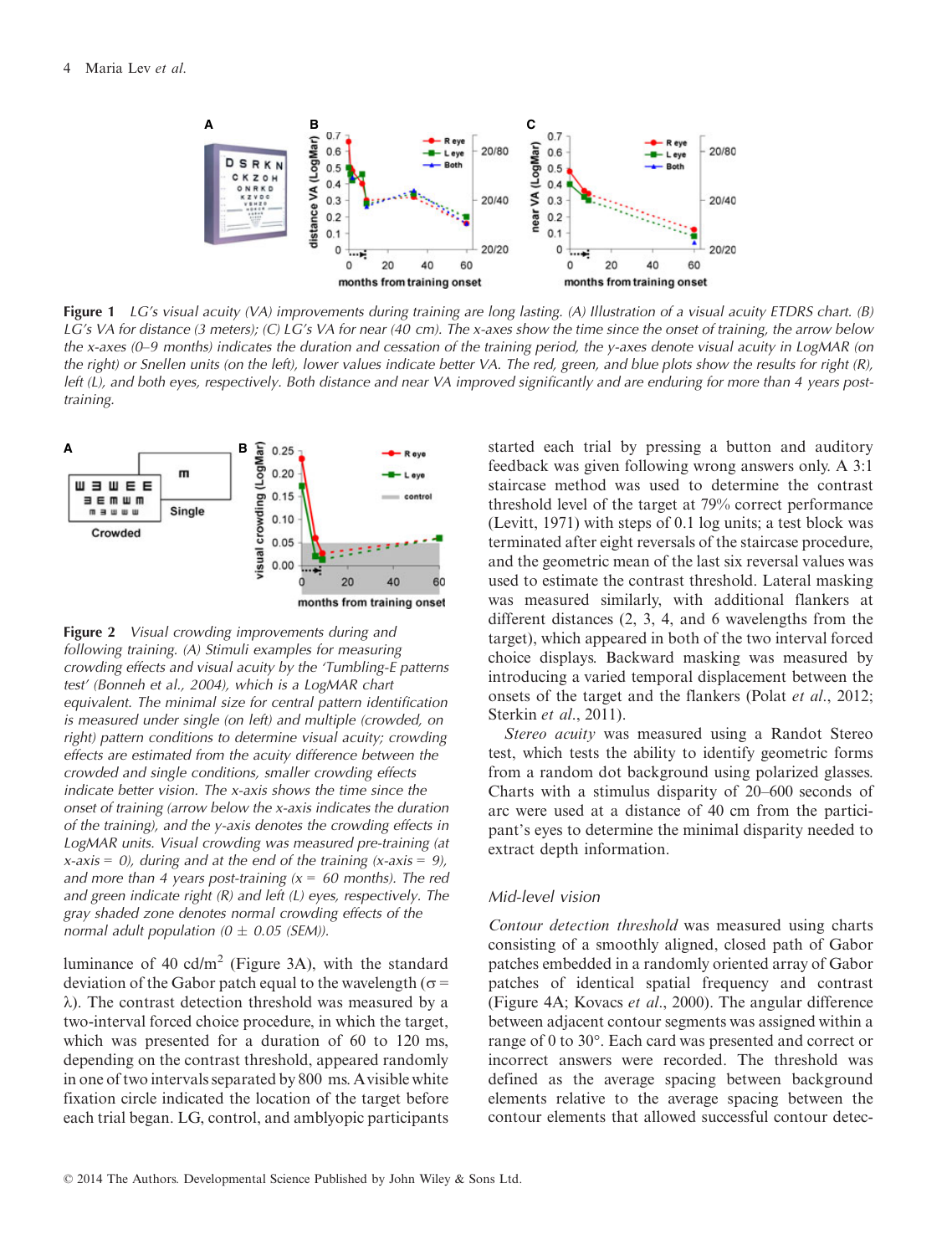

Figure 3 Lateral interactions before and after LG's training. (A) Collinear lateral interactions stimuli examples, in which contrast detection threshold of a single flashed Gabor patch at fixation (on left) is measured against detection threshold of displays with lateral high contrast collinear flankers (appearing above and below target) at various distances (on right, three columnar examples of different distances). (B–D) The x-axes denote target-flankers separation in wavelengths  $(\lambda)$ , y-axes denote the contrast detection threshold difference (single target vs. with flankers) in log units. (B) Before training LG's lateral interactions were dominated by suppression, especially for 2–3  $\lambda$  (LG's right (R) and left (L) eyes denoted in red and green, respectively), similar to those found in typical adult amblyopia before training (dashed brick line), and not showing the typical facilitation effect found in normal adults (dashed gray line). (C) After 9 months of training, LG's lateral interactions for  $\lambda \geq 2$  (typically showing facilitation in healthy adults controls) showed small but clear facilitation effects, similar to amblyopes following training (dashed brick line), and these effects in LG endured over 4 years post-training  $(D)$  for 2–3  $\lambda$ . The control data presented in panels B, C, and D are the same for all these panels; lateral interactions of typical amblyopes are presented in B, and interactions of amblyopes following training are presented in panels C and D. Error bars indicate SEM.

tion. This paradigm was identical to that described earlier (Kovacs et al., 2000).

Motion coherence threshold was measured in the current study following procedures described earlier (Gilaie-Dotan, Kanai, Bahrami, Rees & Saygin, 2013a; Gilaie-Dotan, Saygin, Lorenzi, Egan, Rees & Behrmann, 2013b). In short, in a two-interval forced choice experiment, each trial consisted of two intervals, each displaying a disc of moving dots, and participants had to detect the disc that consisted of coherently moving dots (target) while the other disc (distracter) consisted of white noise only. The amount of coherent motion in the target disc was adjusted in an adaptive manner in order to estimate individual coherence thresholds that allow performance accuracy of 75%.

Perceptual organization mechanisms were measured with the Leuven Perceptual Organization Screening Test (L-POST, see http://gestaltrevision.be/tests; Crawford, Garthwaite & Slick, 2009; Torfs, Vancleef, Lafosse, Wagemans & de-Wit, in press) which is a new diagnostic tool for detecting perceptual mid level impairments. LG's performance was compared to norms of more than 1500 individuals. Percentile scores of the test are based on established neuropsychological procedures (Crawford et al., 2009).

## High-level vision: object recognition and part integration

LG's object recognition and part integration were measured using different tests:

The Birmingham Object Recognition Battery Test no. 6 (Riddoch & Humphreys, 1993) measures the ability to identify letters, geometric forms, and line drawings, which are shown either separately, near each other or overlapping. One important measure is the ratio between the reaction times (RTs) for naming pairs or triplets of objects when they are not overlapping versus overlapping. Normal object recognition is determined by a ratio of or approaching 1:1.

The Hooper Visual Organization Test (Hooper, 1983) measures an individual's ability to spatially organize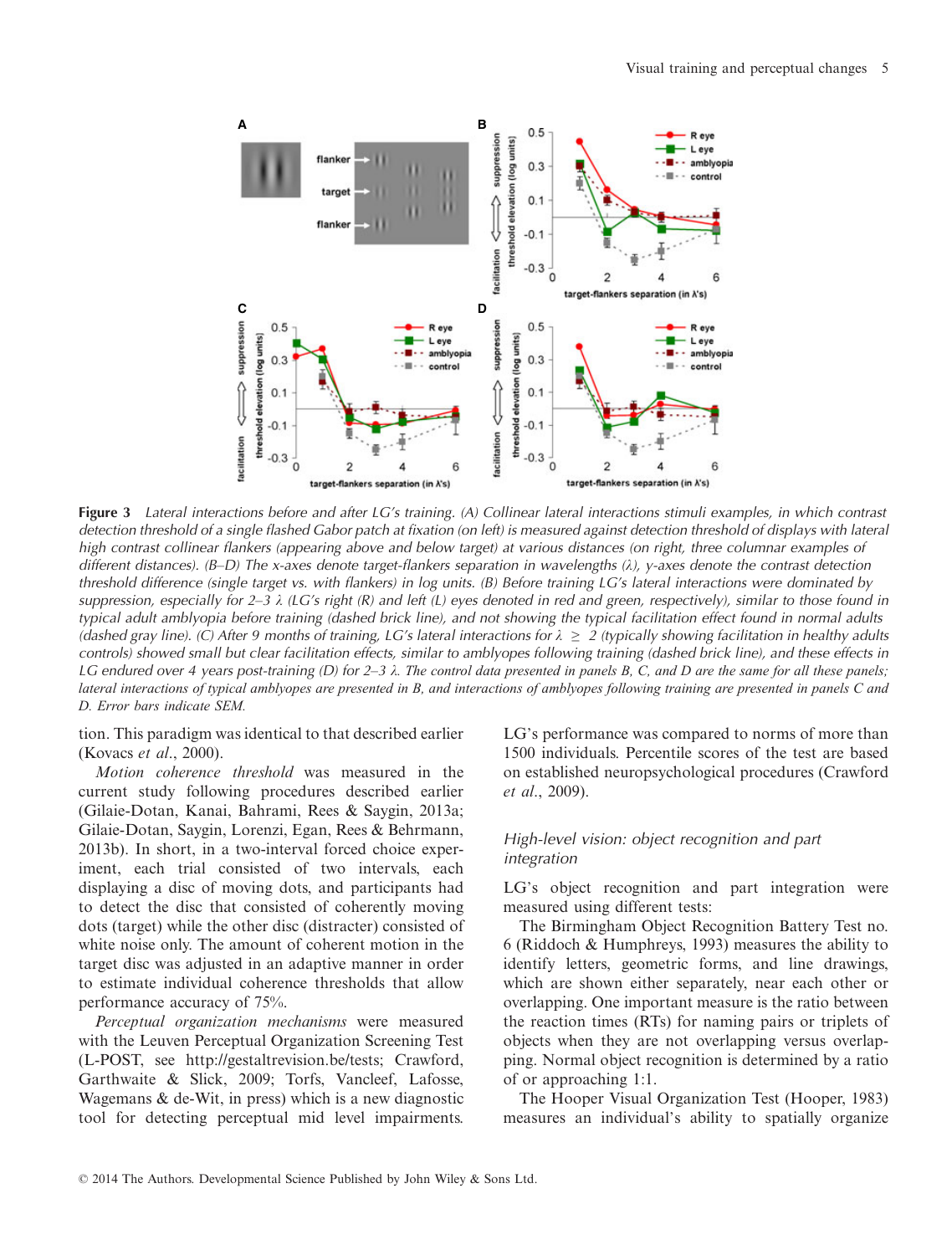

**Figure 4** LG's contour integration threshold improved to agelevel performance. (A) Illustration of contour detection in noise stimulus, where a contour made of Gabor patches (circular shape) embedded in randomly oriented patches was measured as a function of background element density to target spacing ratio. See Methods for more details. (B) LG's performance pretraining to more than 4 years post-training. The x-axis shows the time since the onset of training (arrow below x-axis indicates the training duration), and the y-axis denotes the contour integration thresholds. Light and dark gray lines indicate performance of children aged 5–6 years, and normal adults. Error bars indicate SEM.

visual stimulus parts. This task is considered particularly sensitive to neurological impairments such as visual agnosia. The test consists of 30 line drawings, each showing a common object or animal – such as a ball or a fish – that has been cut into several pieces. The pieces are scattered on the page like parts of a puzzle. The participant's task is to say what the object would be if the pieces were put back together correctly.

The Visual Object and Space Perception Battery (VOSP) is a set of tests that examine object and space perception relative to norms of brain damaged patients, including object perception screening, incomplete letters, silhouettes, object decision, and progressive silhouettes subtests, as well as a few space perception subtests, from which LG was only tested on the cube analysis.

The completion experiment measures individual ability to name line drawings of animals either from intact ('whole' condition) or from partly hidden displays when a grid of vertical stripes is superimposed on them ('grid' condition, see Figure 6C). The experiment is also described elsewhere (Gilaie-Dotan et al., 2009; Lerner, Hendler, Ben-Bashat, Harel & Malach, 2001). Performance was measured as naming accuracy either at the basic (e.g. 'cat') or at the subordinate level (e.g. 'lion', 'cheetah'). Each stimulus was presented for 500 ms, followed by a 1500 ms (controls) or 3000 ms (LG) blank screen during which the overt naming of the image has been recorded. LG was tested pre-training as described previously (Gilaie-Dotan et al., 2009). Post-training, LG was tested more than 4 years after training ended. In that testing session, he was tested with the original line

drawings, but also with new and unfamiliar line drawings of animals of similar difficulty, to account for possible familiarity influences on his performance.

#### High-level vision: face recognition

LG's face recognition was assessed by the the Benton Face Recognition Test (BFRT; Benton, Sivan, Hamsher, Varney & Spreen, 1994) at the same time that we assessed his object recognition skills (more than 2 years posttraining). In each trial item, LG was presented with a target face placed above six test faces, and was asked to indicate which of the six images below matched the target face. There are no time limits for any item. Male and female face images were used in this test; they were cropped so that no clothing and little hair were visible. In the first six trials, only one of the six test faces matched the target face, and the target image and the test image were identical. In the next 16 trials, however, three of the test faces matched the target face, and the poses of the test images or their lighting conditions were different from those of the target image. The task was to detect all the test faces that are the same as the target, with a point for each correct detection.

## The training procedure

The perceptual learning procedure that we applied for training LG's vision used princples similar to previous training studies (Polat et al., 2004; Polat & Sagi, 1994b; Polat et al., 2012). These studies indicate that the training resulted in improved spatial and temporal neural processing. In each session, LG trained on tasks that included (a) contrast detection of a Gabor target, (b) contrast detection of a target arranged between two other Gabor flankers arranged in collinear configuration (also termed 'lateral masking'), (c) lateral masking followed by delayed identical flankers without a target (termed backward masking), as described previously (Polat et al., 2012; Sterkin et al., 2011). The training covered a range of spatial frequencies (3–12 cycles per degree) and orientations (0, 45, 90, and 135 degree angles); the inter-stimulus interval between the target and the backward masking stimulus was reduced (from 180 ms to 60 ms) according to the progress of the training. LG trained from a distance of 150 cm either monocularly (either right or left eye in separate conditions), or binoculaly (both eyes open). Auditory feedback was provided with different tones for correct and incorrect responses. The training, which was performed in a darkened room, took about 30 min per session, and took place at least three times a week for a continuous period of approximately 9 months. Following this period, LG stopped training for a period of 4 years.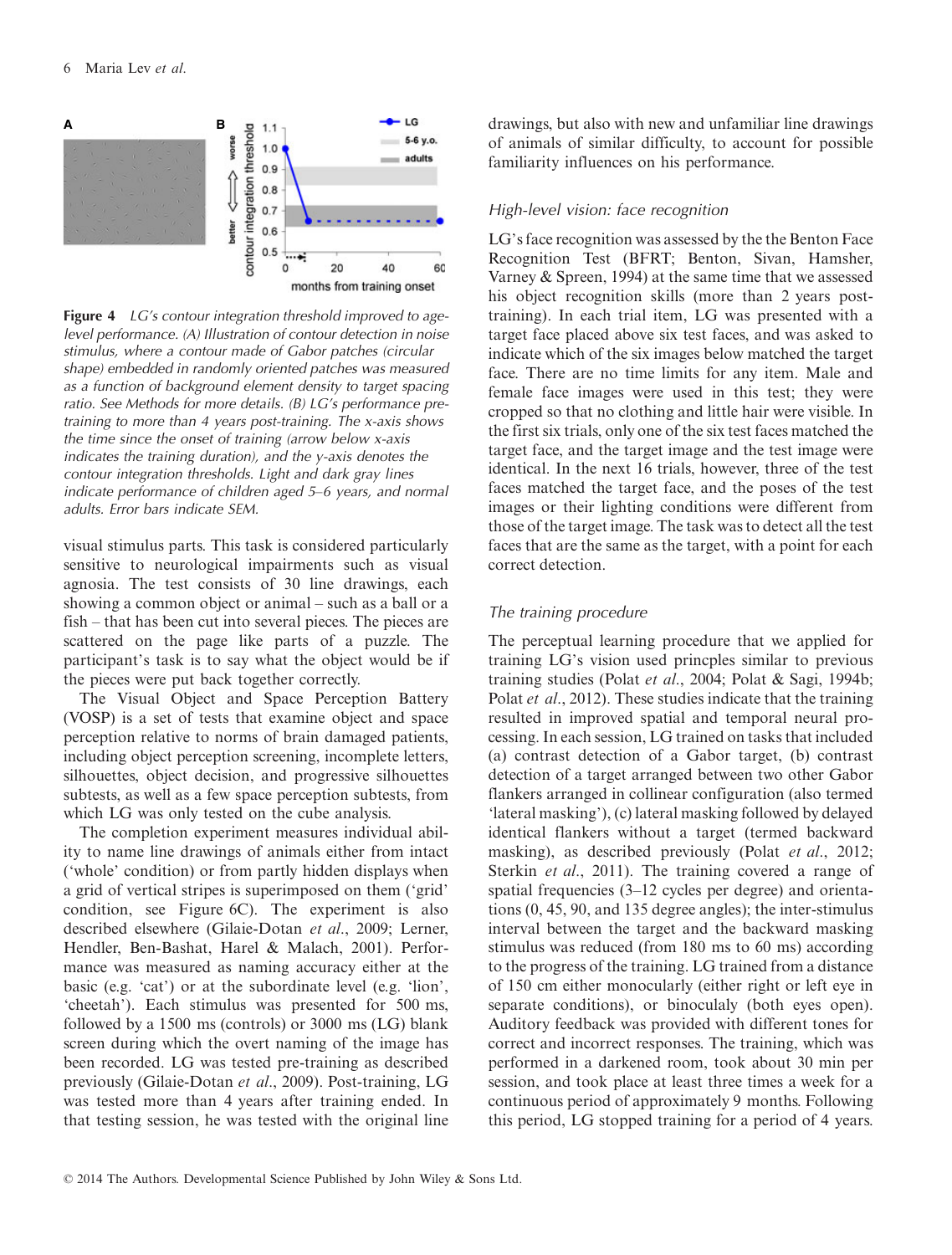

Figure 5 LG's normal performance on a wide range of mid-level visual functions. Top: LG's overall performance across all tests from the Leuven Perceptual Organization Screening Test (L-POST, see Methods), below: LG's scores for the specific sub-tests. LG scored above average on all subtests (in blue). Norms are based on performance of more than 1500 individuals. Permission to duplicate L-POST output results obtained from Johan Wagemans.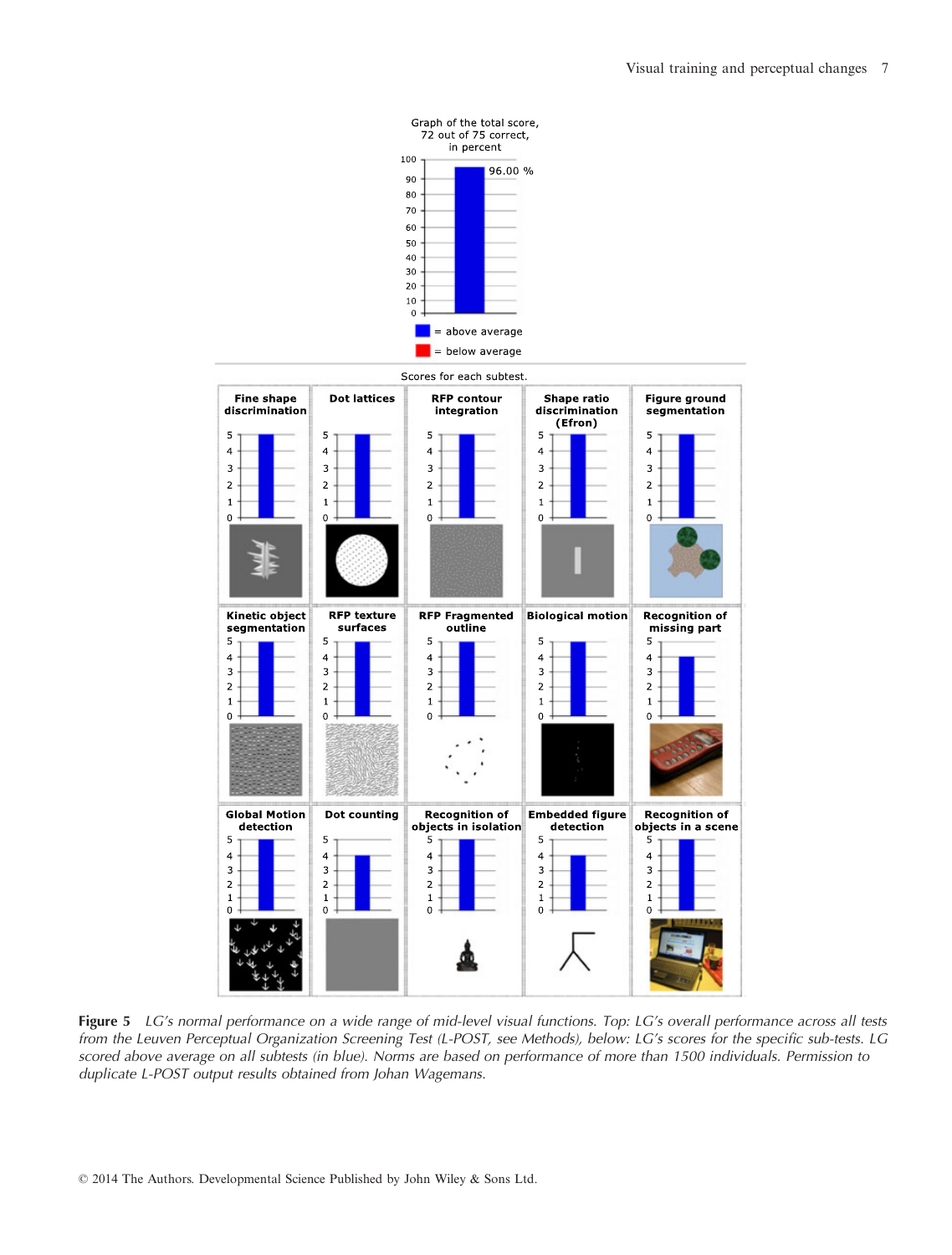

Figure 6 The error rates for object recognition and part integration before (in gray) and 4 years after the training ended (post-training, in blue). (A) LG's error rates in the Birmingham Object Recognition Battery overlapping figures task (test 6) were reduced following training only for letters (NB: LG's error rate on the pretest for simple geometric patterns was  $0\%$ . (B) LG's Hooper visual organization error rates dropped to nearly half following training (from 58% pre-training to 33% posttraining). (C) LG's naming accuracy for intact or occluded line drawings of animals. His performance on the occluded animals might indicate mild improvement.

After 4 years off training (i.e. approx. 57 months from training onset), LG decided he wanted to return to training for a few sessions. So the measurements from the '60 months from training onset' time point (in Figures 1, 2, 3D, 4, and 5) were taken during that period, after LG had returned to training for a few sessions following the 4 years off training.

## Results

#### Low-level vision

### Visual acuity

Before training, LG's distance visual acuity (VA) was abnormal:  $0.66$  LogMAR in his right eye  $(6/30 - m; 20/$   $200 - ft$ ) and  $0.5$  LogMAR in his left eye (6/18 m; 20/63 ft) (see Figure 1B, left panel). This level of vision resembled a condition of binocular amblyopia (Ellemberg et al., 2002b; Lewis et al., 2002). After 9 months of training, LG's distance VA improved by more than a factor of 2 for the right eye (from 0.66 to 0.3 LogMAR units,  $\approx 109\%$ ; from  $6/30 - m$ ;  $20/200 - ft$  to  $6/12$  m;  $20/40$  ft), and by 66% for the left eye (from 0.5 to 0.28 LogMAR units; from 6/18 m; 20/63 ft to  $6/12 + m$ ; 20/40 + ft), as presented in Figure 1B. The improvement in LG's right eye was higher (109%) than the average reported improvement (about 80%) that follows a similar perceptual learning technique for amblyopia and presbyopia (Polat, 2008, 2009a; Polat et al., 2004; Polat et al., 2012).

Before training, LG's subjective refraction showed no improvement on the visual chart for any myopic prescription, and thus no glasses were recommended at that stage. After training, however, his objective refraction (retinoscopy) showed a small myopic optical error, and therefore the best optical correction  $(-0.5$  diopter in each eye) that met the objective prescription was prescribed. Consequently, LG was able to discriminate better between the letters on the distance visual chart using the small myopic correction than without the optical correction (the post-test of distance VA performed without the new optical correction). His level of binocular distance VA after the training was below 0.3 LogMAR (6/12 m; 20/40 ft) within the range that legally qualifies him for a driving licence.

LG's near VA improved from  $0.48$  to  $0.34$   $(38\%, 6/$  $19 +$  to  $6/12 -$  m;  $20/63 +$  to  $20/40 -$  ft) and from 0.4 to 0.3 LogMAR units (26%; 6/15 to 6/12 m or 20/50 to 20/ 40 ft) for the right and left eyes, respectively (see Figure 1C, right panel). This VA enabled him to read a letter size of 6.3 points, slightly larger than the common newspaper letter size. LG was tested 24 months after his training ended (33 months after training onset) and his distance VA was found to be stable (right eye: 0.32, left eye: 0.34, in LogMAR units, see Figure 1B). Furthermore, 60 months after training onset (51 months from the end of training), LG's near and distance VA have improved even further (see Figure 1B and C).

#### Visual crowding

The normal range of the crowding effect in control adult subjects tested with this technique is around zero  $(0 \pm 0.05$  LogMAR; mean  $\pm$  SEM; Bonneh *et al.*, 2004; Bonneh, Sagi & Polat, 2007; Doron & Polat, 2011). Before training, LG's crowding effects were much higher (right eye, 0.23; left eye 0.17) and were reminiscent of the crowding effects pronounced in strabismic amblyopia (Bonneh et al., 2004, 2007; Jeon, Hamid, Maurer &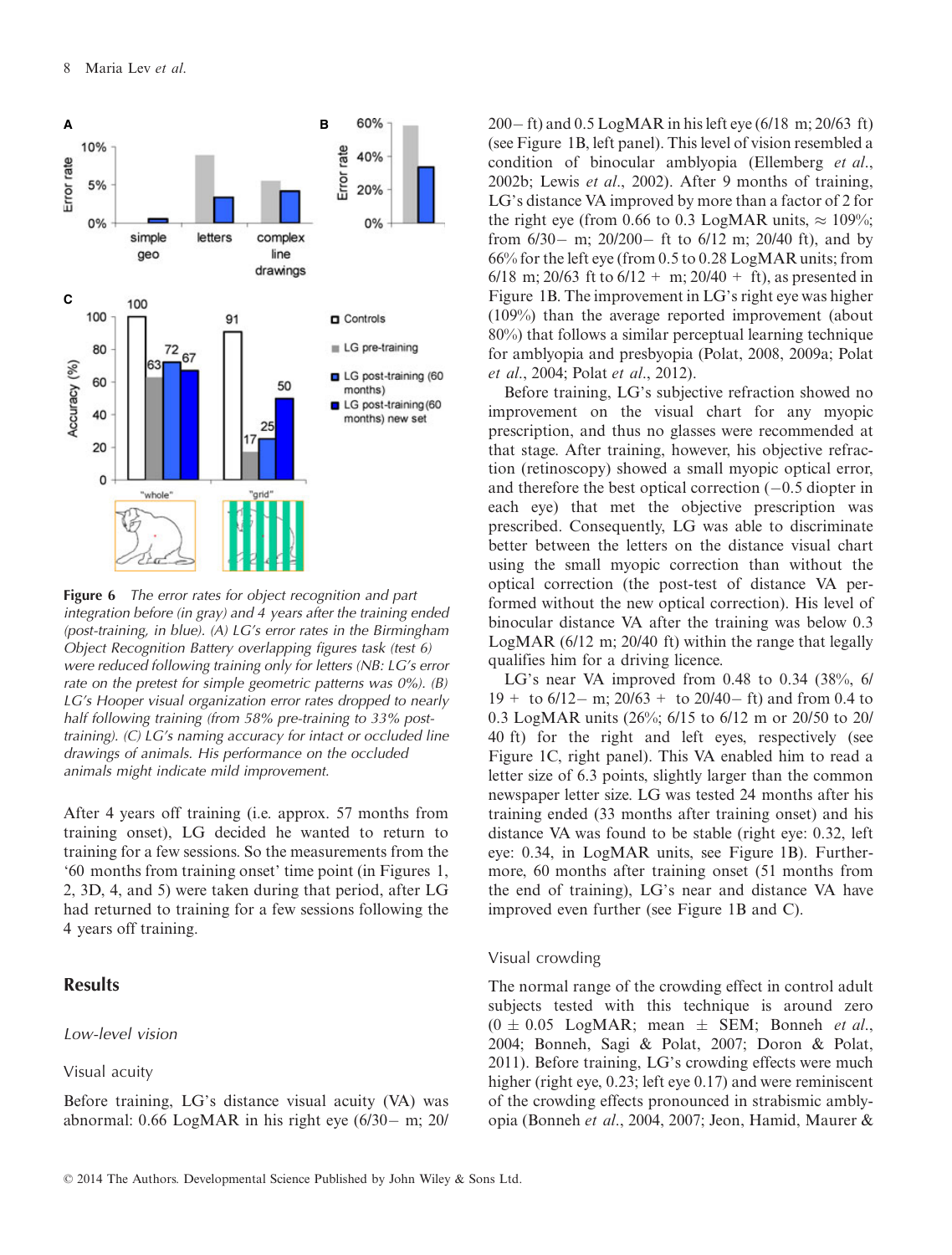Lewis, 2010; Levi, 2008; Pelli & Tillman, 2008), and in young children up to the age of 7 (Doron & Polat, 2011). After training, however, LG's crowding effects were reduced, reaching normal adult level, as shown in Figure 2B. LG's crowding improvements were maintained close to adult normal range even 60 months after training onset. For comparison, crowding effects in 10 normally sighted adults were not significantly different on a test–retest basis  $(t(8) = 0.11, p > .9$ , paired *t*-test).

#### Lateral interactions

Prior to training, LG's lateral interactions (Figure 3A) were measured for a spatial frequency of 3 cycles per degree. In normal vision, facilitation is found for targetflankers separation of 2–6 wavelengths  $(\lambda)$ , being maximal at  $3\lambda$  and decreasing with increased target-flankers separations (Polat & Sagi, 1993, 1994a, 1994b), as shown in Figure 3B for controls. The function of lateral interactions in LG before training was different with very minimal facilitation in his left eye and dominated by suppressive effects for his right eye (Figure 3B). These suppressive effects in his right eye resembled strabismic amblyopia, and his left eye, with less severe suppression, resembled anisometropic amblypoia (Bonneh et al., 2004, 2007; Ellemberg et al., 2002a; Levi et al., 2002; Polat, 2008; Polat, Bonneh, Ma-Naim, Belkin & Sagi, 2005; Polat et al., 2004) and supports our hypothesis that LG's vision before training resembled effects found in amblyopia. After training (Figure 3C), suppression-wise, LG's suppression was reduced remarkably by about 0.15– 0.2 log units in his right eye  $(41–58%)$ , while facilitationwise, both eyes reached facilitation levels that resembled amblyopes' facilitation post–training (see Figure 3C; Polat et al., 2004). The effect of improvement was even more impressive because at the beginning of the training LG was able to practice only on Gabor patches of 3 cycles per degree (the highest spatial frequency he could detect), but after 9 months of training he was able to detect and practice on Gabor patches of 9 cycles per degree. Furthermore, the changes in LG's facilitation endured, so that even more than 4 years post-training, both of his eyes still showed facilitation effects for target-flankers separation of  $2-3\lambda$  (Figure 3D). This pattern of improvement with training is similar to that found in amblyopia following training (Figure 3C), leading to improvements in other visual functions such as VA, contrast sensitivity function, and binocular vision (Polat *et al.*, 2004).

#### Stereopsis

LG's stereo acuity, measured with the RanDot test (RanDot, Stereo Optical Co., Inc.), improved from a

threshold of 30 arcsec before training (within the normal range of adults) to 20 arcsec 6 months after training onset, which is the finest stereo sensitivity that can be measured with this test, with less than half of the adult population reaching this sensitivity level (Birch, Williams, Drover, Fu, Cheng, Northstone, Courage & Adams, 2008). This improvement does not seem to stem from test–retest effects, as the RanDot test shows high test–retest reliability (Birch et al., 2008) and our control data also supports this. From 10 age-matched controls that were tested twice with RanDot, as LG was, four had stereo acuity worse than 20 arcsec (i.e. 25 arcsec), and only one of these improved in the retest session, while the other three remained at 25 arcsec sensitivity.

## Mid-level vision

### Contour integration

LG's contour integration threshold ratio (background element density to target spacing ratio, see Figure 4A) before training was ~1, impaired relative to normal adult vision (see Figure 4B), and corresponding to that of 5–6 year olds when using a similar technique (see Figure 4B). After training, however, LG's contour integration threshold reached 0.65 (see Figure 4B), which is within the range of normal adults, typically reaching maturity at the age of 9 (Doron & Polat, 2011; Kovacs et al., 2000). This threshold was maintained for more than 4 years after the training ended (Figure 4B).

## Motion coherence

Motion coherence threshold, which is considered a midlevel vision process (Le Grand et al., 2006), was assessed in LG only 3 years post-training. His coherence threshold reached 18.39%, not significantly different from the threshold of 32 age-matched controls with normal or corrected to normal vision aged  $24.3 \pm 5$  (SD) years (controls' mean coherence threshold  $14.6\% \pm 4.1\%$  (SD) (Gilaie-Dotan *et al.*, 2013a), LG vs. controls:  $t(31)$  = 0.909,  $p > .37$  (Crawford & Howell, 1998)).

#### Perceptual organization

To assess a wide range of mid-level visual abilities following training in LG and to compare his mid-level visual performance to normative data, we also assessed LG's mid-level vision using the Leuven Perceptual Organization Screening Test (L-POST, see Methods) which is based on normative data of more than 1500 individuals. This test assesses functions such as fine shape discrimination, contour integration (similar to our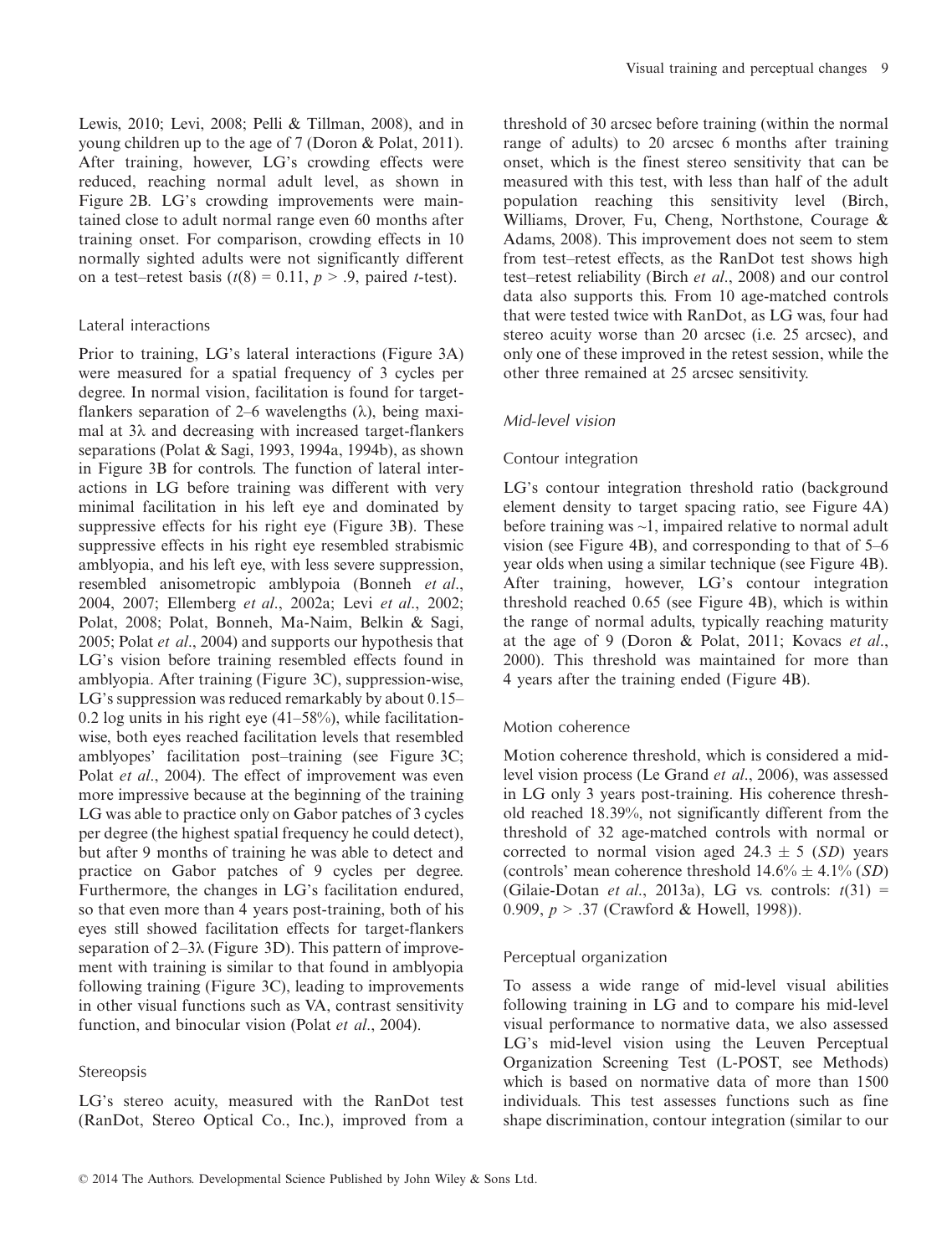contour integration assessment), global motion detection (similar to our motion coherence assessment), recognition of missing parts, embedded figure detection, figure– ground segmentation from static cues, kinetic object segmentation, and more. LG's performance was within the normal range for all the subtests, as can be seen in Figure 5, and this is consistent with results we obtained while assessing LG on some of these visual functions independently (e.g. motion coherence and contour integration in the current study, biological motion (Gilaie-Dotan et al., 2011), and figure–ground segmentation based on dynamic local cues (Brooks, Gilaie-Dotan, Rees, Bentin & Driver, 2012).

## High-level vision

## Object recognition and part integration

LG's performance on the overlapping figures test of the Birmingham Object Recognition Battery was better with simple geometrical shapes than with letters or more complex line drawings, both pre- and post-training. His difficulty with letters and complex line drawings was reflected both in his errors (see Figure 6A) and in his RT ratios. Pre-training, LG made no mistakes in the 180 geometrical shapes, but he made 16 errors in the overlapping pairs and triplets of letters (out of 180 letters all together), and four mistakes in the pairedoverlapping line drawings (out of 36 pairs; 72 drawings all together). To minimize familiarity effects, we tested LG 4 years post-training on these tests (more than 4.5 years between testing sessions). Post-training, LG made six errors in the paired and triplet-overlapping letters section (mostly between similar letters, e.g. I and J); three mistakes in the paired-overlapping line drawings, and one mistake in the geometrical shapes. There was also an improvement in the average RTs under most conditions, as evidenced by shorter post-training reaction times. Another aspect relevant to the norms of the overlapping figures test from the Birmingham Object Recognition Battery is the RT ratio (between RTs of isolated stimuli and RTs of overlapping stimuli). Pretraining, LG's RT ratios were as follows: Paired letters 1:2.8, Tripled letters: 1:2.1; Paired line drawings: 1:2.7; Paired geometrical shapes: 1:1.2, Tripled geometrical shapes: 1:1.6, whereas post-training, LG's ratios were as follows: Paired letters 1:2.1, Tripled letters: 1:2.3; Paired line drawings: 1:2.3; Paired geometrical shapes: 1:1.2, Tripled geometrical shapes: 1:1.5. For the simple geometric shapes and the complex line drawings the pretraining and post-training error rates were mostly similar (see Figure 6A). However, even though LG's performance was still below the norm of the RT ratios (i.e.

close to a ratio of 1:1), an improvement was seen in the number of errors in the letter section (see Figure 5A), in the absolute RTs under most of the conditions, and some improvement in the RT ratios was evident, especially for paired letters.

LG's pre-training score on the Hooper Visual Organization Test was 12.5/30, defined as a 'very high probability of impairment', whereas his post-training score was 20/30, defined as a 'moderate probability of impairment' (see Figure 6B).

LG was tested on the Visual Object and Space Perception Battery more than 4 years post-training. LG passed all the object perception subtests (when compared to norms of aged < 50 y.o.) except the object decision test (he scored 13 points and the pass cutoff is at 15), placing him above the 5% cutoff scores of these tests. He also passed the Cube analysis space perception subtest.

LG's pre-training and post-training performance in the completion experiment is shown in Figure 6C. His animal recognition ability was impaired even for images presented in the intact view condition ('whole', Figure 6C), before and after training, indicating on his difficulty in recognizing animals from such feeble stimuli. No apparent improvement was evident post-training for these intact 'whole' images. In the 'grid' condition, however, when LG had to overcome the occluding bars to recognize the animals, while before training his recognition was at 17%, post-training he successfully recognized 25% of the animals from the previously viewed set of pictures, and 50% from the newer set of line drawings that were unfamiliar to LG. We do not anticipate that the newer line drawings would be easier to recognize since in the intact condition LG did not perform better in recognizing them.

Thus, although LG is still considered impaired in object recognition, the tests we administered indicate that his object recognition abilities might have moderately improved following training.

## Face recognition

In the Benton Face Recognition Test, LG scored 33/54 pre-training and 32/54 post-training, scores categorized as 'severe impairment' in face recognition. Thus, there was no indication of improvement in his face recognition abilities.

## **Discussion**

In this study we applied a dedicated visual corrective training programme to a 20-year-old man following abnormal visual developmental trajectory. Before train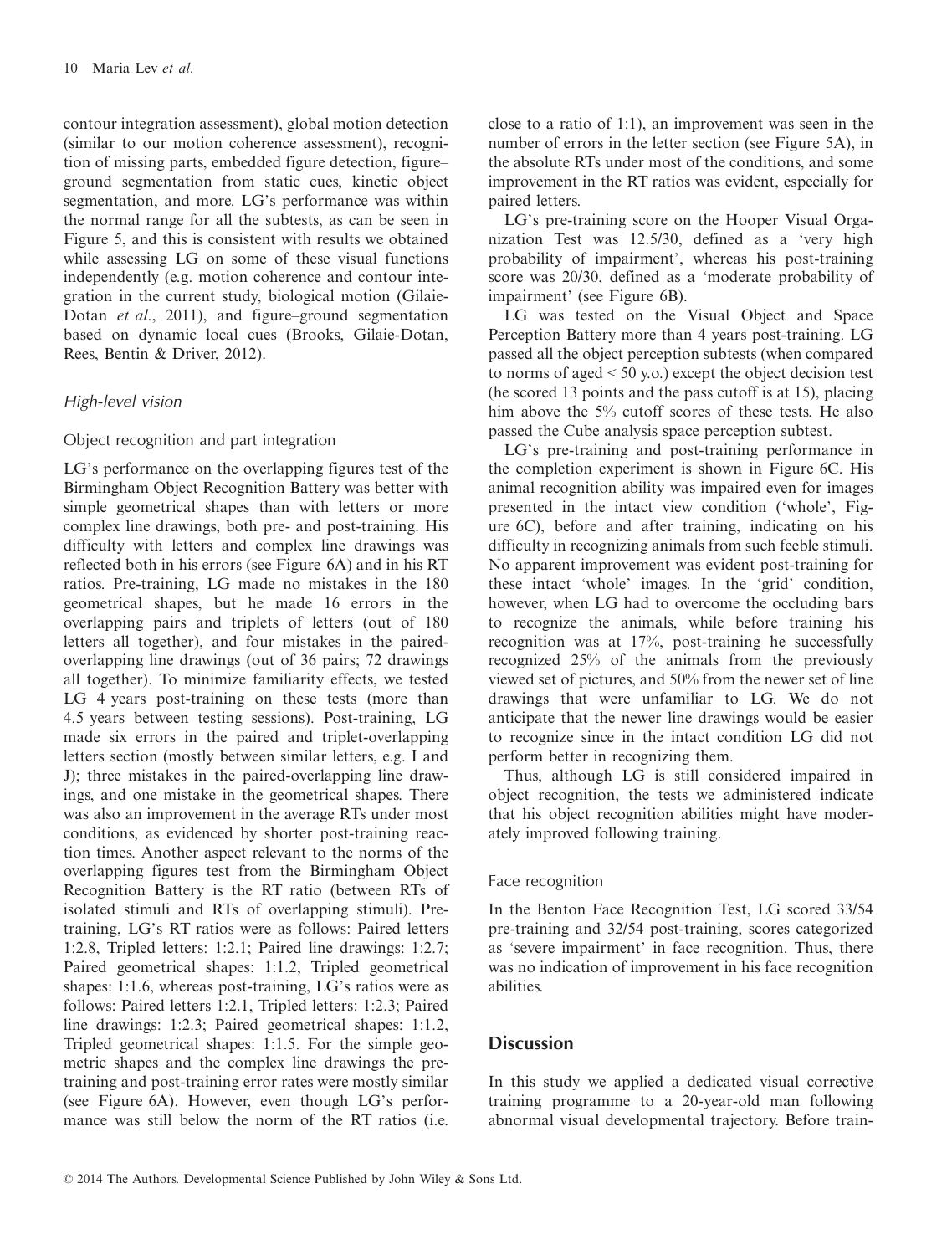ing, LG's basic visual functions such as visual acuity, crowding effects, and contour integration abilities were underdeveloped relative to normal adult vision, and similar to those of 5–6 year olds or younger children, resembling amblyopic vision (Gilaie-Dotan et al., 2009). LG also suffered from higher-level visual perceptual impairments in face and object recognition (prosopagnosia and object agnosia). We monitored LG's visual improvements during and after training, as well as 4 years post-training. Importantly, the training significantly improved many of LG's basic visual functions (including visual acuity, contour integration, and crowding effects), approaching close to age-level performance, and this improvement was found to be stable and sustained even 4 years post-training. A mild improvement was also observed in LG's part integration and object recognition, although objective and subjective measurements indicate that LG still has object and face recognition impairments (but see Duchaine & Nakayama, 2006).

When LG was 20 years old, upon commencing the training, his visual system's estimated biological age was assessed as being around 5–6 years old (Gilaie-Dotan et al., 2009) or younger (cf. visual acuity performance). This estimate was based on the observation that in all the parameters that were tested (visual acuity, crowding, lateral interactions, and contour integration), LG's visual performance before training in either eye was similar to that of an amblyopic eye (Bonneh et al., 2004, 2007; Levi et al., 2002; Polat et al., 2004; Wong, Levi & McGraw, 2005) and corresponded to the developmental level of children (Doron & Polat, 2011). Additional factors supported this estimate. First, before the training, LG's high degree of suppression in measures of lateral interactions, which was paralleled by an increased effect of crowding and a deficit in contour integration, was underdeveloped relative to normal adult vision and similar to that found in 5–6 year olds (Doron, Meshulam, Mandel, Rosner, Belkin & Polat, 2007). Second, LG's perceptive field size (a psychophysical measurement of local integration fields) before the training was similar to the size of the perceptive field in the periphery, resembling effects observed in children when their fovea is not fully developed (Provis, Diaz & Dreher, 1998), as well as in amblyopia (Lev & Polat, 2011; Levi, Klein & Aitsebaomo, 1985). It has recently been shown that the human perceptive field in the fovea can be estimated from the collinear interaction function, at the cross-over point between suppression and facilitation (Lev  $&$  Polat, 2011, 2012). Based on that, our estimate of the size of LG's perceptive field in the fovea before training was  $4\lambda$ for the right eye and  $3\lambda$  for the left eye, an estimate that was larger than normal by 100% and 50% for the right and left eyes, respectively, and resembled the size of the perceptive field in the periphery. Taken together, we suggest that LG's vision prior to training was characterized by immature and undeveloped fovea relative to adult normal vision, similar to adult peripheral vision and in some aspects similar to vision of children about 5–6 years old.

Our results indicate that non-invasive intervention in the form of corrective visual training can be very effective in partially overcoming abnormal development of basic visual functions, even when such an intervention is applied years after the critical period. However, how influential can such a recovery of basic visual functions be to mid-level functions as contour integration and higher visual perceptual functions such as face and object recognition? Since normal development of perceptual functions probably relies on normal visual inputs, which were not present in LG, his perceptual functions did not develop normally. Could an improvement of perceptual functions take place after the recovery of basic visual functions due to corrected inputs that enter the visual system? Some support is evident from studies that tested individuals with congenital cataract (Maurer, Lewis & Mondloch, 2005; Maurer, Mondloch & Lewis, 2007; Ostrovsky, Andalman & Sinha, 2006). These studies suggest that visual functions and, consequently, perceptual functions were impaired in adults after removing the obstacles that prevented normal visual input during the normal developmental period. However, some perceptual functions recovered a few years after the brain received normal visual input. With respect to LG, we believe he suffered from unknown and unusual binocular deprivation of normal visual input during his childhood. This obstacle was a dominant cause that arrested the development of normal visual functions and hence some of his mid- and highlevel perceptual visual functions. Less than a year after training onset, significant improvements in mid-level functions such as contour integration were already evident, and these were sustained for a long period. Additional mid-level functions tested years post-training appear normal. A possible mild improvement in LG's high-level shape recognition might be observed following training, when examining his possibly improved Hooper and Birmingham Object Recognition Battery overlapping figures test scores for letters, and possibly improvements in overcoming occlusion, yet the significance of these changes cannot be determined. LG also reported an improvement in his day-to-day life activities and felt more confident, partly due to his spectacles. However, LG still has significant impairments in object recognition and face recognition. This is evident from his significantly long reaction times in identifying objects, and his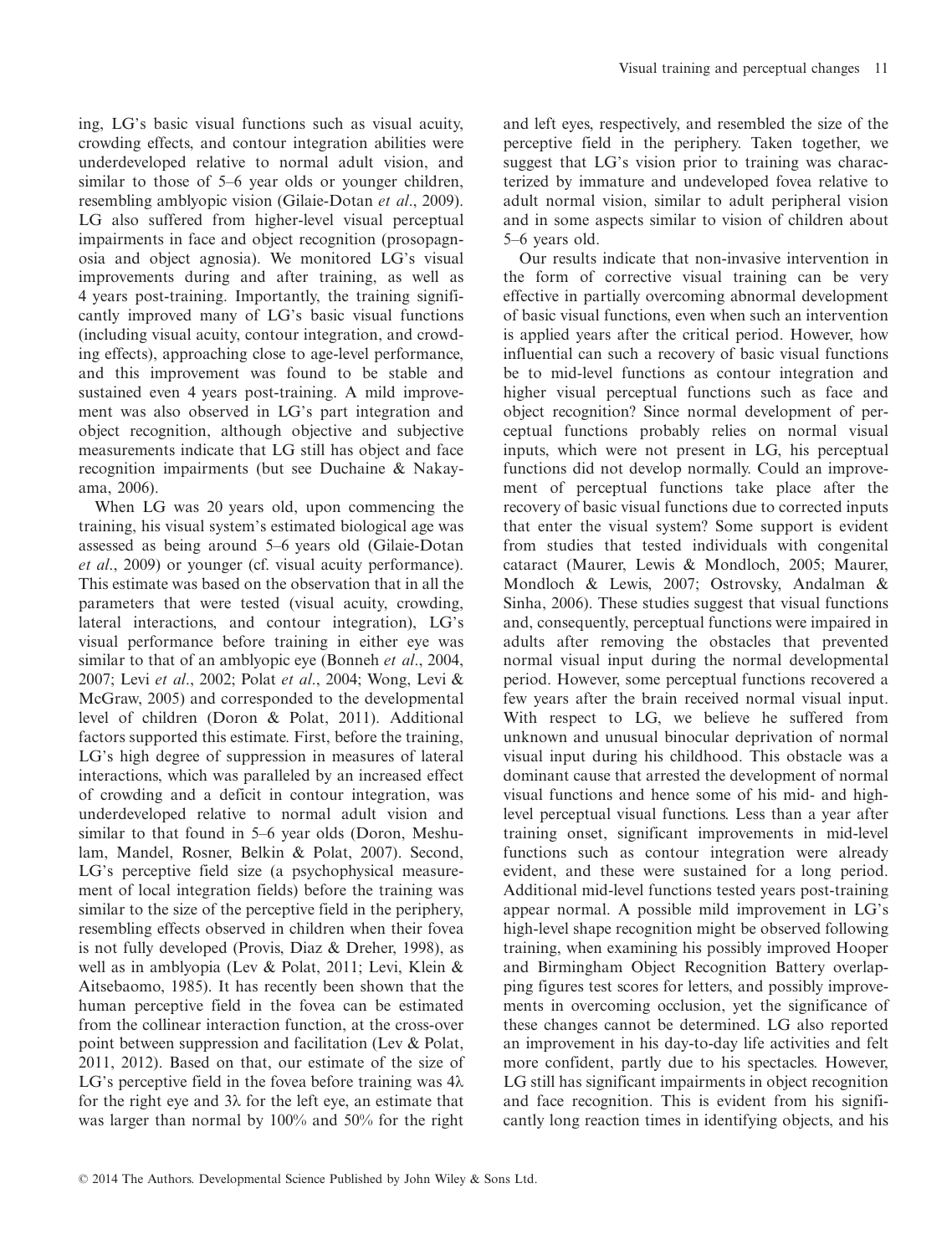impaired face recognition. Furthermore, a recent study that was done 2 years post-training found that some aspects of LG's ability to perform figure–ground segmentation, which is assumed to support object recognition processes, are still impaired. For instance, although he can clearly perform figure–ground organization based on local motion cues, he does not appear to use contextual/non-local motion information to determine figure–ground organization (Brooks et al., 2012), something that control participants use very reliably (Brooks & Driver, 2010). LG also indicated that despite feeling more confident with his vision, he still does not feel that there is a significant improvement in his recognition skills. Thus, it remains to be seen whether there will be further improvement in his high-level perceptual functions of object and face recognition in years to come.

While LG is a patient individual, there are others who find it difficult to follow perceptual learning training procedures (e.g. children, ADHDs, and some clinical populations). Therefore, there is an ongoing effort to design and develop more engaging training protocols. As part of this effort, video gaming effectiveness has been studied, based on the idea that such games train the player on fine and rapid visual discrimination under conditions of high arousal and attentional engagement. The results of these studies show significant improvements in visual functions in normal vision (R. Li et al., 2009; R. Li et al., 2010) and in amblyopia (Jeon et al., 2012; R.W. Li et al., 2008; R.W. Li et al., 2011), although not by all types of video games (R. Li et al., 2009; R. Li  $et$  al., 2010). Since video gaming as a treatment tool is still in its infancy, more studies are required to establish this method and characterize the games and procedures that are most effective for improving visual functions.

Recent studies by Grill-Spector and colleagues that investigated the developmental trajectory of face sensitivity with respect to face perception in the visual cortex (Golarai, Ghahremani, Whitfield-Gabrieli, Reiss, Eberhardt, Gabrieli & Grill-Spector, 2007; Golarai, Liberman, Yoon & Grill-Spector, 2010; Grill-Spector, Golarai & Gabrieli, 2008) found that in normally developed individuals it takes more than a decade from the age of 7 for face-sensitivity in visual cortex to mature (Golarai et al., 2007), and that face-selective cortex in adults is significantly different from that of adolescents (Golarai et al., 2007). If indeed LG's visual system was underdeveloped relative to adult normal vision before training, some functions being at the biological age of 5–6 year olds, then a decade could be a reasonable time window to examine significant improvements in his face perception. However, since we cannot be sure that from this point in time LG will follow a typical maturation process, it is hard to predict whether such a significant change will indeed take place and what its effective size will then be. fMRI examinations of LG's visual system (Gilaie-Dotan *et al.*, 2009) suggest that LG's visual stream has not successively developed and that his intermediate visual areas may remain not fully developed. Intermediate visual areas that are associated with fine resolution processing (Amedi, Malach, Hendler, Peled & Zohary, 2001; Grill-Spector, Kushnir, Edelman, Avidan, Itzchak & Malach, 1999; Lerner et al., 2001; Lerner, Hendler & Malach, 2002) are not normally developed in amblyopia (Lerner, Hendler, Malach, Harel, Leiba, Stolovitch & Pianka, 2006; Lerner, Pianka, Azmon, Leiba, Stolovitch, Loewenstein, Harel, Hendler & Malach, 2003). Thus, it is possible that the development of the visual stream might not be hierarchical and typically 'leaves a gap' such that higher-level perceptual areas develop before intermediate areas. Future examination of LG's high-level visual perceptual functions might assist in resolving this issue.

In summary, we found that in a young adult with a number of significantly underdeveloped visual functions relative to adult typical vision, visual training based on a perceptual learning procedure was effective in significantly improving trained and untrained basic visual functions. Moreover, it resulted in further improvements in untrained mid-level vision and indications for a mild progress in higher perceptual abilities as well. Further improvements could be expected with time, based on our experience with trained amblyopes (Polat *et al.*, 2004). Since our results indicate that non-invasive treatment administered years after the 'critical period' is effective in improving vision, and since this training procedure is also effective in improving visual functions in a range of visual conditions (e.g. child and adult amblyopia, myopia), we anticipate that administering non-invasive visual treatments to individuals with underdeveloped or subnormal vision might prove useful and generalize to untrained functions, even when applied during adolescence or adulthood.

# Acknowledgements

This paper is dedicated to Professor Shlomo Bentin. This research was supported by grants from the National Institute for Psychobiology in Israel, funded by the Charles E. Smith Family and the Israel Science Foundation (ISF, grant number 188/10). We thank LG and his family for their ongoing wholehearted participation in this study. We thank Ravid Doron for providing us with control data for some of the experiments, Yulia Lerner and Rafael Malach for providing the pre-training animal occlusion experimental paradigm and control data, and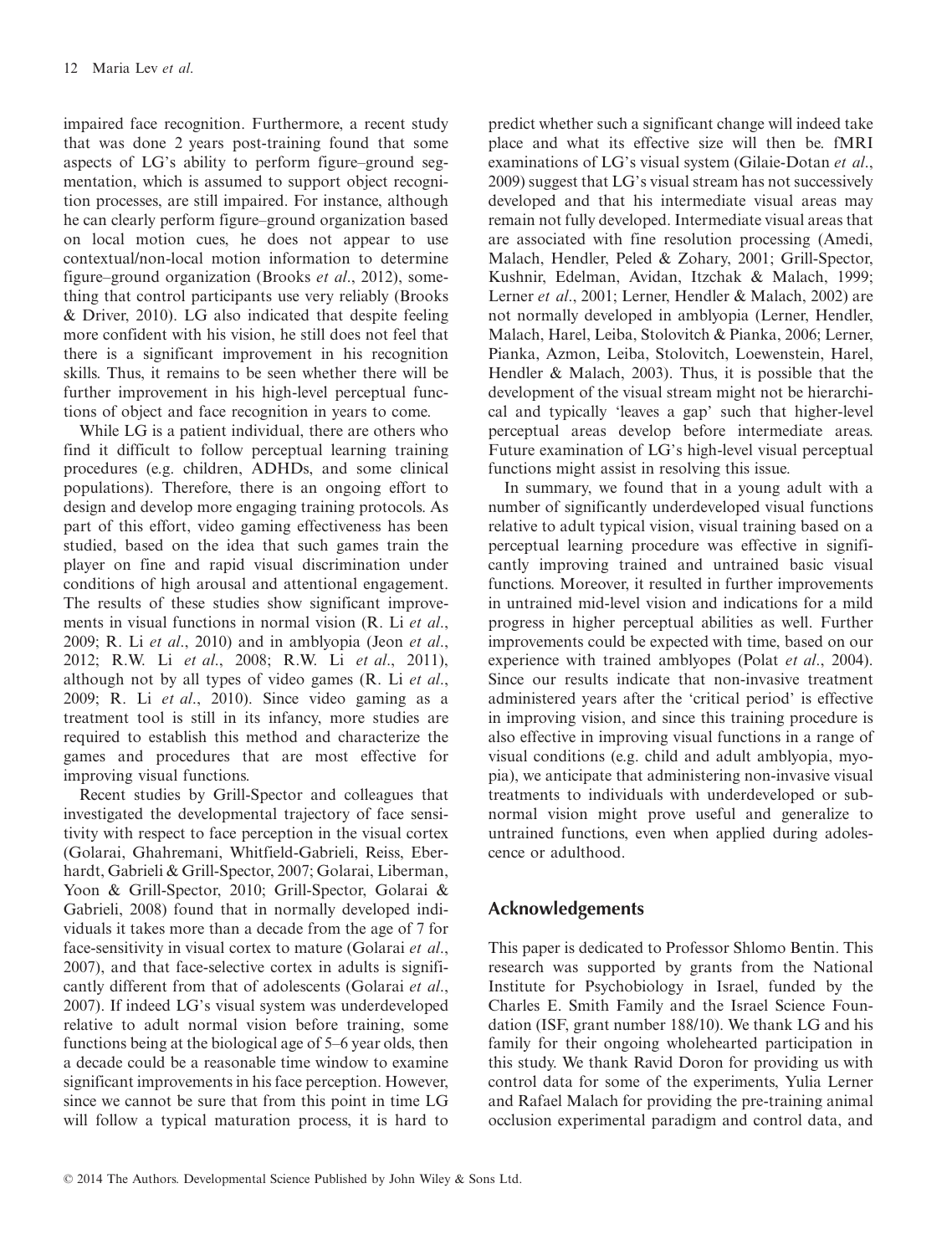Bahador Bahrami for providing the motion coherence paradigm. We thank Glassesoff for providing the training.

## References

- Amedi, A., Malach, R., Hendler, T., Peled, S., & Zohary, E. (2001). Visuo-haptic object-related activation in the ventral visual pathway. Nature Neuroscience, 4 (3), 324–330.
- Ariel, R., & Sadeh, M. (1996). Congenital visual agnosia and prosopagnosia in a child: a case report. Cortex, 32 (2), 221–240.
- Atkinson, J. (2000). The developing visual brain. New York: Oxford University Press.
- Benton, A.L., Sivan, A.B., Hamsher, K., Varney, N.R., & Spreen, O. (1994). Contributions to neuropsychological assessment. New York: Oxford University Press.
- Biran, I., & Coslett, H.B. (2003). Visual agnosia. Current Neurology and Neuroscience Reports, 3 (6), 508–512.
- Birch, E., Williams, C., Drover, J., Fu, V., Cheng, C., Northstone, K., Courage, M., & Adams, R. (2008). Randot Preschool Stereoacuity Test: normative data and validity. Journal of AAPOS, 12 (1), 23–26.
- Bonneh, Y.S., Sagi, D., & Polat, U. (2004). Local and non-local deficits in amblyopia: acuity and spatial interactions. Vision Research, 44 (27), 3099–3110.
- Bonneh, Y.S., Sagi, D., & Polat, U. (2007). Spatial and temporal crowding in amblyopia. Vision Research, 47 (14), 1950–1962.
- Brooks, J.L., & Driver, J. (2010). Grouping puts figure–ground assignment in context by constraining propagation of edge assignment. Attention, Perception and Psychophysics, 72 (4), 1053–1069.
- Brooks, J.L., Gilaie-Dotan, S., Rees, G., Bentin, S., & Driver, J. (2012). Preserved local but disrupted contextual figure– ground influences in an individual with abnormal function of intermediate visual areas. Neuropsychologia, 50 (7), 1393–1407.
- Chandna, A., Pennefather, P.M., Kovacs, I., & Norcia, A.M. (2001). Contour integration deficits in anisometropic amblyopia. Investigative Ophthalmology and Visual Science, 42 (3), 875–878.
- Ciuffreda, K.J., Levi, D.M., & Selenow, A. (1991). Amblyopia: Basic and clinical aspects. Stoneham: Butterworth-Heinemann.
- Crawford, J.R., Garthwaite, P.H., & Slick, D.J. (2009). On percentile norms in neuropsychology: proposed reporting standards and methods for quantifying the uncertainty over the percentile ranks of test scores. Clinical Neuropsychologist, 23 (7), 1173–1195.
- Crawford, J.R., & Howell, D.C. (1998). Comparing an individual's test score against norms derived from small samples. Journal of Clinical and Experimental Neuropsychology, 12 (4), 482–486.
- Daw, N.W. (1998). Critical periods and amblyopia. Archives of Ophthalmology, 116 (4), 502–505.
- Doron, R., Meshulam, A., Mandel, Y., Rosner, M., Belkin, M., & Polat, U. (2007). Less is more: the perceptual advantage of being color blinded. Neural Plasticity, 1, 27.
- Doron, R., & Polat, U. (2011). A common basis for developing visual crowding, collinear facilitation and contour detection in young children. Journal of Molecular Neuroscience.
- Duchaine, B., & Nakayama, K. (2006). The Cambridge Face Memory Test: results for neurologically intact individuals and an investigation of its validity using inverted face stimuli and prosopagnosic participants. Neuropsychologia, 44 (4), 576–585.
- Ellemberg, D., Hess, R.F., & Arsenault, A.S. (2002a). Lateral interactions in amblyopia. Vision Research, 42 (21), 2471– 2478.
- Ellemberg, D., Lewis, T.L., Maurer, D., Brar, S., & Brent, H.P. (2002b). Better perception of global motion after monocular than after binocular deprivation. Vision Research, 42 (2), 169–179.
- Gilaie-Dotan, S., Bentin, S., Harel, M., Rees, G., & Saygin, A.P. (2011). Normal form from biological motion despite impaired ventral stream function. Neuropsychologia, 49 (5), 1033–1043.
- Gilaie-Dotan, S., Kanai, R., Bahrami, B., Rees, G., & Saygin, A.P. (2013a). Neuroanatomical correlates of biological motion detection. Neuropsychologia, 51 (3), 457–463.
- Gilaie-Dotan, S., Perry, A., Bonneh, Y., Malach, R., & Bentin, S. (2009). Seeing with profoundly deactivated mid-level visual areas: non-hierarchical functioning in the human visual cortex. Cerebral Cortex, 19 (7), 1687–1703.
- Gilaie-Dotan, S., Saygin, A.P., Lorenzi, L., Egan, R., Rees, G., & Behrmann, M. (2013b). The role of ventral visual 'what' stream in motion perception. Brain, 136 (Pt 9), 2784–2798.
- Golarai, G., Ghahremani, D.G., Whitfield-Gabrieli, S., Reiss, A., Eberhardt, J.L., Gabrieli, J.D., & Grill-Spector, K. (2007). Differential development of high-level visual cortex correlates with category-specific recognition memory. Nature Neuroscience, 10 (4), 512–522.
- Golarai, G., Liberman, A., Yoon, J.M., & Grill-Spector, K. (2010). Differential development of the ventral visual cortex extends through adolescence. Frontiers in Human Neuroscience, 3, 80.
- Grill-Spector, K., Golarai, G., & Gabrieli, J. (2008). Developmental neuroimaging of the human ventral visual cortex. Trends in Cognitive Sciences, 12 (4), 152–162.
- Grill-Spector, K., Kushnir, T., Edelman, S., Avidan, G., Itzchak, Y., & Malach, R. (1999). Differential processing of objects under various viewing conditions in the human lateral occipital complex. Neuron, 24 (1), 187–203.
- Hess, R.F., Field, D.J., & Watt, R.J. (1990). The puzzle of amblyopia. In C. Blakemore (Ed.), Vision: Coding and efficiency (pp. 267–280). Cambridge: Cambridge University Press.
- Hess, R.F., McIlhagga, W., & Field, D.J. (1997). Contour integration in strabismic amblyopia: the sufficiency of an explanation based on positional uncertainty. Vision Research, 37 (22), 3145–3161.
- Hess, R.F., Thompson, B., Gole, G.A., & Mullen, K.T. (2010). The amblyopic deficit and its relationship to geniculo-corti-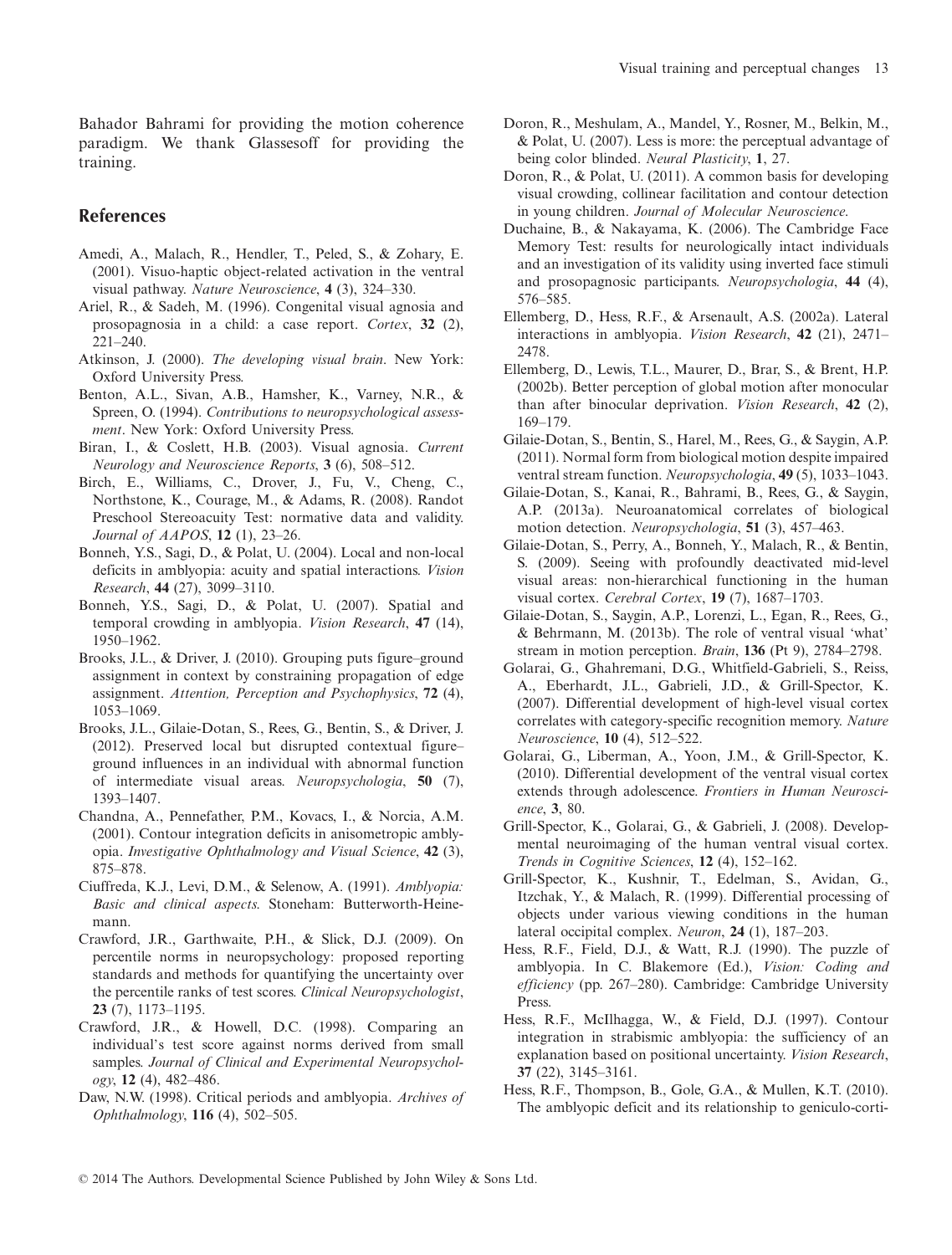cal processing streams. Journal of Neurophysiology, 104 (1), 475–483.

- Ho, C.S., Paul, P.S., Asirvatham, A., Cavanagh, P., Cline, R., & Giaschi, D.E. (2006). Abnormal spatial selection and tracking in children with amblyopia. Vision Research, 46 (19), 3274–3283.
- Hooper, H.E. (1983). Hooper Visual Organisation Test (VOT). Los Angeles, CA: Western Psychological Services.
- Horton, J.C., & Hocking, D.R. (1997). Timing of the critical period for plasticity of ocular dominance columns in macaque striate cortex. Journal of Neuroscience, 17 (10), 3684–3709.
- Hubel, D.H., & Wiesel, T.N. (1970). The period of susceptibility to the physiological effects of unilateral eye closure in kittens. Journal of Physiology, 206 (2), 419–436.
- Jeon, S.T., Hamid, J., Maurer, D., & Lewis, T.L. (2010). Developmental changes during childhood in single-letter acuity and its crowding by surrounding contours. Journal of Experimental Child Psychology, 107 (4), 423–437.
- Jeon, S.T., Maurer, D., & Lewis, T.L. (2012). The effect of video game training on the vision of adults with bilateral deprivation amblyopia. Seeing Perceiving, 25 (5), 493–520.
- Kapadia, M.K., Ito, M., Gilbert, C.D., & Westheimer, G. (1995). Improvement in visual sensitivity by changes in local context: parallel studies in human observers and in V1 of alert monkeys. Neuron, 15 (4), 843–856.
- Kasamatsu, T., Miller, R., Zhu, Z., Chang, M., & Ishida, Y. (2010). Collinear facilitation is independent of receptive-field expansion at low contrast. Experimental Brain Research, 201 (3), 453–465.
- Kasamatsu, T., Polat, U., Pettet, M.W., & Norcia, A.M. (2001). Colinear facilitation promotes reliability of single-cell responses in cat striate cortex. Experimental Brain Research, 138 (2), 163–172.
- Kovacs, I., Kozma, P., Feher, A., & Benedek, G. (1999). Late maturation of visual spatial integration in humans. Proceedings of the National Academy of Sciences, USA, 96 (21), 12204–12209.
- Kovacs, I., Polat, U., Pennefather, P.M., Chandna, A., & Norcia, A.M. (2000). A new test of contour integration deficits in patients with a history of disrupted binocular experience during visual development. Vision Research, 40 (13), 1775–1783.
- Le Grand, R., Cooper, P.A., Mondloch, C.J., Lewis, T.L., Sagiv, N., de Gelder, B., & Maurer, D. (2006). What aspects of face processing are impaired in developmental prosopagnosia? Brain and Cognition, 61 (2), 139–158.
- Lerner, Y., Hendler, T., Ben-Bashat, D., Harel, M., & Malach, R. (2001). A hierarchical axis of object processing stages in the human visual cortex. Cerebral Cortex, 11 (4), 287–297.
- Lerner, Y., Hendler, T., & Malach, R. (2002). Object-completion effects in the human lateral occipital complex. Cerebral Cortex, 12 (2), 163–177.
- Lerner, Y., Hendler, T., Malach, R., Harel, M., Leiba, H., Stolovitch, C., & Pianka, P. (2006). Selective fovea-related deprived activation in retinotopic and high-order visual cortex of human amblyopes. NeuroImage, 33 (1), 169–179.
- Lerner, Y., Pianka, P., Azmon, B., Leiba, H., Stolovitch, C., Loewenstein, A., Harel, M., Hendler, T., & Malach, R. (2003). Area-specific amblyopic effects in human occipitotemporal object representations. Neuron, 40 (5), 1023–1029.
- Lev, M., & Polat, U. (2011). Collinear facilitation and suppression at the periphery. *Vision Research*, 51 (23–24), 2488–2498.
- Lev, M., & Polat, U. (2012). When masking is like crowding. Journal of Vision, 12 (9), 333.
- Levi, D.M. (1991). Spatial vision in amblyopia. In D.M. Regan (Ed.), Spatial vision (pp. 212–238). London: Macmillan.
- Levi, D.M. (2008). Crowding an essential bottleneck for object recognition: a mini-review. Vision Research, 48 (5), 635–654.
- Levi, D.M., & Carkeet, A. (1993). Amblyopia: a consequence of abnormal visual development. In Kurt Simons (Ed.), Early visual development: Normal and abnormal (pp. 391–407). New York and Oxford: Oxford University Press.
- Levi, D.M., Hariharan, S., & Klein, S.A. (2002). Suppressive and facilitatory spatial interactions in amblyopic vision. Vision Research, 42 (11), 1379–1394.
- Levi, D.M., Klein, S.A., & Aitsebaomo, A.P. (1985). Vernier acuity, crowding and cortical magnification. Vision Research, 25 (7), 963–977.
- Levi, D.M., & Li, R.W. (2009a). Improving the performance of the amblyopic visual system. Philosophical Transactions of the Royal Society London, B Biological Sciences, 364 (1515), 399–407.
- Levi, D.M., & Li, R.W. (2009b). Perceptual learning as a potential treatment for amblyopia: A mini-review. Vision Research, 49 (21), 2535–2549.
- Levi, D.M., & Polat, U. (1996). Neural plasticity in adults with amblyopia. Proceedings of the National Academy of Sciences, USA, 93 (13), 6830–6834.
- Levitt, H. (1971). Transformed up-down methods in psychoacoustics. Journal of the Acoustical Society of America, 49 (2), 467–477.
- Lewis, T.L., Ellemberg, D., Maurer, D., Wilkinson, F., Wilson, H.R., Dirks, M., & Brent, H.P. (2002). Sensitivity to global form in glass patterns after early visual deprivation in humans. Vision Research, 42 (8), 939–948.
- Li, R., Polat, U., Makous, W., & Bavelier, D. (2009). Enhancing the contrast sensitivity function through action video game training. Nature Neuroscience, 12 (5), 549–551.
- Li, R., Polat, U., Scalzo, F., & Bavelier, D. (2010). Reducing backward masking through action game training. Journal of Vision, 10 (14), 33.
- Li, R.W., Klein, S.A., & Levi, D.M. (2008). Prolonged perceptual learning of positional acuity in adult amblyopia: perceptual template retuning dynamics. Journal of Neuroscience, 28 (52), 14223–14229.
- Li, R.W., Ngo, C., Nguyen, J., & Levi, D.M. (2011). Video-game play induces plasticity in the visual system of adults with amblyopia. PLoS Biology, 9 (8), e1001135.
- Maurer, D., Lewis, T.L., & Mondloch, C.J. (2005). Missing sights: consequences for visual cognitive development. Trends in Cognitive Sciences, 9 (3), 144–151.